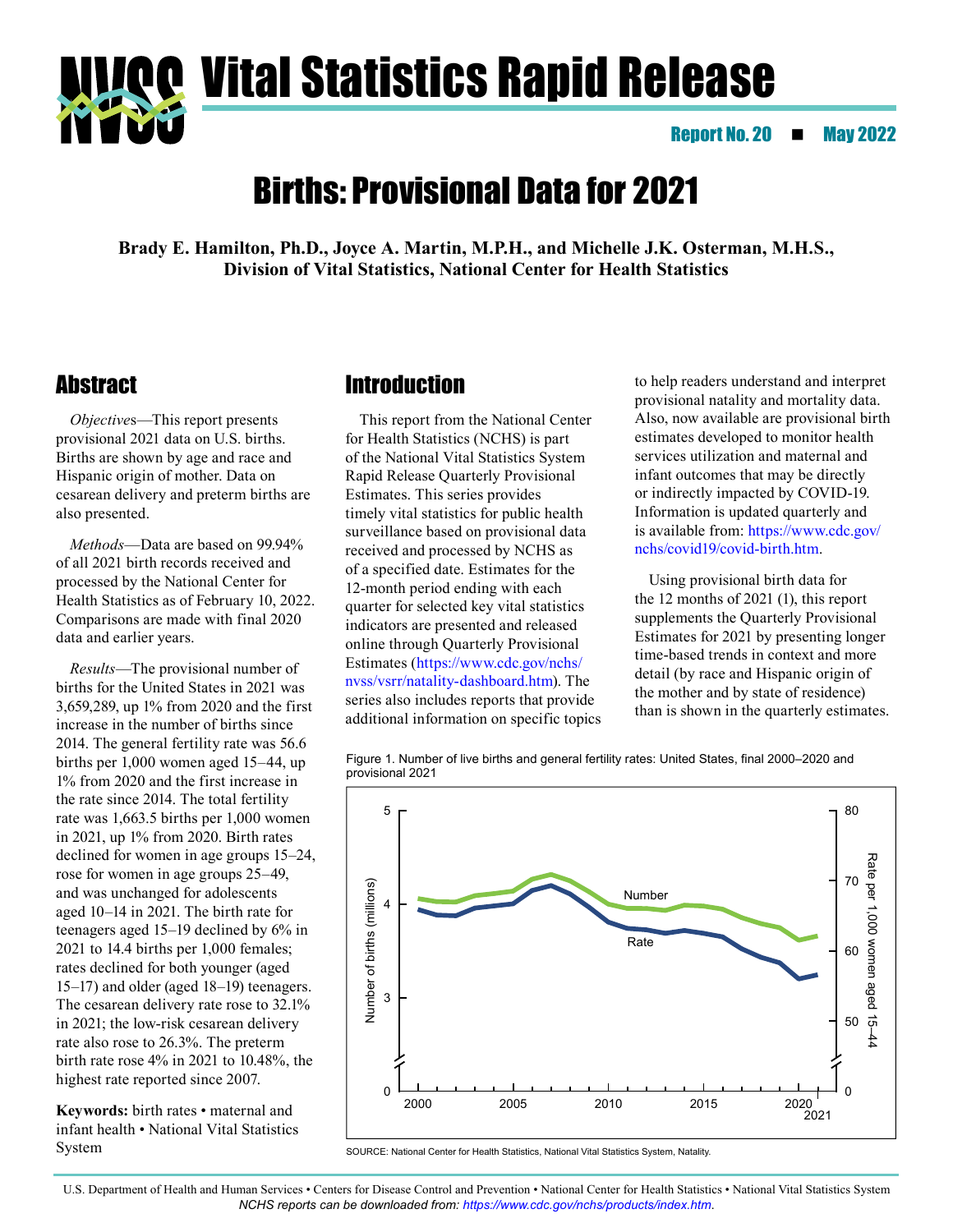<span id="page-1-0"></span>Statistics from previous provisional reports have been shown to be consistent with the final statistics for the year  $(2,3)$ . This report presents provisional data on births, birth rates, cesarean delivery, and preterm birth rates for the United States in 2021. Information on prenatal care, low birthweight, and other health utilization and maternal and infant risk factors is presented in the Quarterly Provisional Estimates (1).

# **Methods**

The provisional estimates shown in this report are collected through the National Vital Statistics System (4). Findings are based on all birth records received and processed by NCHS for calendar year 2021 as of February 10, 2022; these records represent nearly 100% (99.94%) of registered births occurring in 2021. Comparisons in this report are based on the final data for 2020 and earlier years (3). Data for American Samoa and the U.S. Virgin Islands were not available as of the release of the 2021 provisional birth file. Detailed information on reporting completeness and criteria may be found elsewhere (4,5).

Hispanic origin and race are reported separately on the birth certificate. Data shown by Hispanic origin include all people of Hispanic origin of any race. Data for non-Hispanic people are shown separately for each single-race group. Data by race are based on the revised standards issued by the Office of Management and Budget in 1997 (6). The race and Hispanic-origin groups shown are non-Hispanic, single-race White; non-Hispanic, single-race Black; non-Hispanic, single-race American Indian or Alaska Native (AIAN); non-Hispanic, single-race Asian; non-Hispanic, singlerace Native Hawaiian or Other Pacific Islander (NHOPI); and Hispanic. For brevity, text references to race omit the term "single-race" (3).

Birth and fertility rates for the United States and by maternal race and Hispanic origin for 2021 were based on population projections derived from the 2010 census as of July 1, 2021 (7).

Changes and differences presented in this report are statistically significant at the 0.05 level, unless noted otherwise. For information and discussion on computing rates and percentages, and for detailed information on items presented in this report, see "User Guide to the 2020 Natality Public Use File" (4).

Beginning with Quarterly Provisional Estimates for Quarter 3, 2020, the use of record weights for provisional birth data was discontinued (1,5). This change was implemented because of the recent high levels of completeness of provisional birth data; the change in weighting has limited, if any, impact on the provisional birth estimates. Data shown in this report were based directly on the counts of all (unweighted) birth records received and processed by NCHS as of February 10, 2022.

# **Results**

### Births and birth rates

Key findings, illustrated in [Tables 1](#page-5-0)[–3](#page-7-0) and [Figures 1](#page-0-0) and 2, show:

■ The provisional **number of births** for the United States in 2021 was 3,659,289, up 1% from the number

in 2020 (3,613,647) ([Tables 1](#page-5-0)[–3](#page-7-0) and [Figure 1](#page-0-0)). This is the first increase in the number of births since 2014; the number of births declined by an average of 2% per year from 2014 to 2020, including a decline of 4% from 2019 to 2020 (3,8).

- The provisional number of births rose 2% for non-Hispanic White and Hispanic women and declined 2% for non-Hispanic Black women and 3% for non-Hispanic AIAN and non-Hispanic Asian women from 2020 to 2021 [\(Tables 2](#page-6-0) and [3\)](#page-7-0). The 1% decline in the number of births for non-Hispanic NHOPI women was not significant.
- The provisional **general fertility rate** (GFR) for the United States in 2021 was 56.6 births per 1,000 women aged 15–44, up 1% from the rate in 2020 (56.0) [\(Tables 1](#page-5-0) and [2](#page-6-0) and [Figure 1\)](#page-0-0). This is the first increase in the GFR since 2014; from 2014 to 2020, the GFR declined by an average of 2% per year (3,8).
- GFRs rose 1% for Hispanic women and 3% for non-Hispanic White women and declined 1% for non-Hispanic Asian women, 3% for non-Hispanic Black women, and 4% for non-Hispanic AIAN women from

Figure 2. Birth rates for teenagers, by age of mother: United States, final 1991–2020 and provisional 2021



SOURCE: National Center for Health Statistics, National Vital Statistics System, Natality.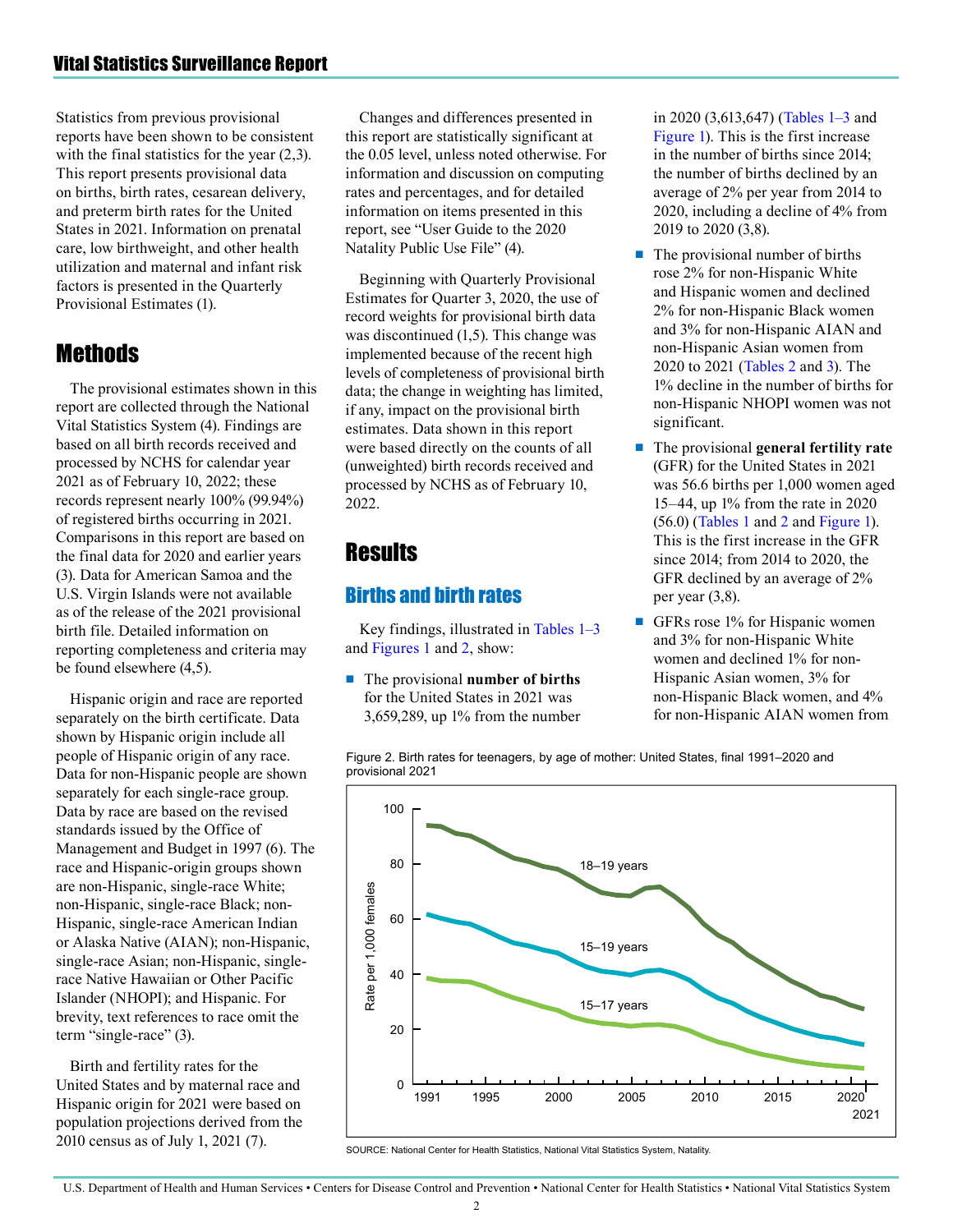2020 to 2021. The 1% decline in the GFR for non-Hispanic NHOPI women was not significant.

- The provisional **total fertility rate** (TFR) for the United States in 2021 was 1,663.5 births per 1,000 women, up 1% from the rate in 2020 (1,641.0). This is the first increase in the GFR since 2014 (3,8). The TFR estimates the number of births that a hypothetical group of 1,000 women would have over their lifetimes, based on the age-specific birth rate in a given year.
- The TFR in 2021 remained below replacement—the level at which a given generation can exactly replace itself (2,100 births per 1,000 women). The rate has generally been below replacement since 1971 and consistently below replacement since 2007 (3,8,9).

### Maternal age

- Provisional birth rates declined for women in all age groups 15–24 from 2020 to 2021, rose for women in age groups 25–49, and were unchanged for adolescents aged 10–14 [\(Table 1\)](#page-5-0).
- The provisional **birth rate for teenagers** in 2021 was 14.4 births per 1,000 females aged 15–19, down 6% from 2020 (15.4), reaching another record low for this age group [\(Table 1](#page-5-0) and [Figure 2\)](#page-1-0) (3,8–10). The rate has declined by 65% since 2007 (41.5), the most recent period of continued decline, and 77% since 1991, the most recent peak. The rate declined an average of 7% annually from 2007 to 2021 (3,8). The number of births to females aged 15–19 was 146,756 in 2021 [\(Table 1\)](#page-5-0), down 7% from 2020 (3).
- The provisional birth rates for teenagers aged 15–17 and 18–19 in 2021 were 5.8 and 27.3 births per 1,000 females, respectively, down by 8% and 6% from 2020, which were record lows for both groups (3,8–10). From 2007 to 2021, the rates for teenagers aged 15–17 and 18–19 declined by 9% and 7% per year, respectively (3,8).
- The provisional birth rate for females aged 10–14 was 0.2 births per 1,000 in 2021, unchanged since 2015.
- The provisional **birth rate for women aged 20–24** in 2021 was 61.5 births per 1,000 women, down 2% from 2020 (63.0), yet another record low for this age group [\(Table 1\)](#page-5-0)  $(3,8,9)$ . This rate has declined by 42% since 2007. The number of births to women in their early 20s declined by 3% from 2020 to 2021 [\(Table 1\)](#page-5-0).
- The provisional **birth rate for women aged 25–29** was 92.0 births per 1,000 women, up 2% from 2020 (90.2), which was a record low for this age group (3,8,9). The number of births to women in their late 20s was essentially unchanged from 2020 to 2021.
- The provisional **birth rate for women aged 30–34** in 2021 was 97.3 births per 1,000 women, up 3% from 2020 (94.9) [\(Table 1\)](#page-5-0) (3,8,9). The number of births to women in their early 30s rose by 4% from 2020 to 2021.
- The provisional **birth rate for women aged 35–39** was 54.2 births per 1,000 women, up 5% from 2020 (51.8). The number of births to women in their late 30s also rose by 5% from 2020 to 2021.
- The provisional **birth rate for women aged 40–44** in 2021 was 12.1 births per 1,000 women, up 3% from 2020 (11.8) [\(Table 1\)](#page-5-0). The rate for this age group had risen almost continuously from 1985 to 2020 by an average of 3% per year (3,8). The number of births to these women rose by 5% from 2020 to 2021.
- The provisional **birth rate for women aged 45–49** (includes births to women aged 50 and over) was 1.0 births per 1,000 women, up from 0.9 in 2020, the first change in this rate since 2015. The number of births to women in this age group was essentially unchanged from 2020 to 2021.

#### Maternal and infant health characteristics

Key findings, illustrated in [Tables 3](#page-7-0) and [4](#page-8-0) and [Figure 3,](#page-3-0) show:

#### **Cesarean delivery**

- In 2021, the overall cesarean delivery rate increased to 32.1% from 31.8% in 2020 [\(Tables 3](#page-7-0) and [4\)](#page-8-0); this is the second increase in a row after the rate generally declined from 2009 (32.9%) to 2019 (31.7%) (3). See [Table 4](#page-8-0) for state-specific rates.
- From 2020 to 2021, cesarean delivery increased for non-Hispanic White (30.8% to 31.1%), non-Hispanic Black (36.3% to 36.8%), non-Hispanic Asian (32.6% to 33.1%), and Hispanic (31.4% to 31.6%) women; increases in rates for non-Hispanic AIAN (28.8% to 29.2%) and non-Hispanic NHOPI (32.3% to 32.5%) women were not statistically significant.
- The low-risk cesarean delivery rate, or cesarean delivery among nulliparous (first birth), term (37 or more completed weeks based on the obstetric estimate), singleton (one fetus), vertex (head first) births, also increased in 2021, to 26.3% from 25.9% in 2020 [\(Table 3\)](#page-7-0).
- Low-risk cesarean rates increased from 2020 to 2021 for non-Hispanic White (24.9% to 25.2%), non-Hispanic Black (30.6% to 31.2%), non-Hispanic Asian (27.7% to 28.4%), and Hispanic (25.1% to 25.5%) women; changes for non-Hispanic AIAN  $(23.6\%$  to  $23.1\%)$  and non-Hispanic NHOPI (29.2% to 30.0%) women were not significant.

#### **Preterm birth**

■ The **preterm birth rate** rose 4<sup>%</sup> in 2021 to 10.48%, from 10.09% in 2020. The 2021 rate is the highest reported since at least 2007 (10.44%) [\(Table 3](#page-7-0) and [Figure 3\)](#page-3-0) (11). The percentage of infants born preterm (births at less than 37 completed weeks of gestation) fell 8% from 2007 (the first year for which national data are available based on the obstetric estimate of gestation [11]) to 2014, rose 7% from 2014 (9.57%) to 2019, and declined 1% from 2019 to 2020 (3). See [Table 4](#page-8-0) for state-specific rates.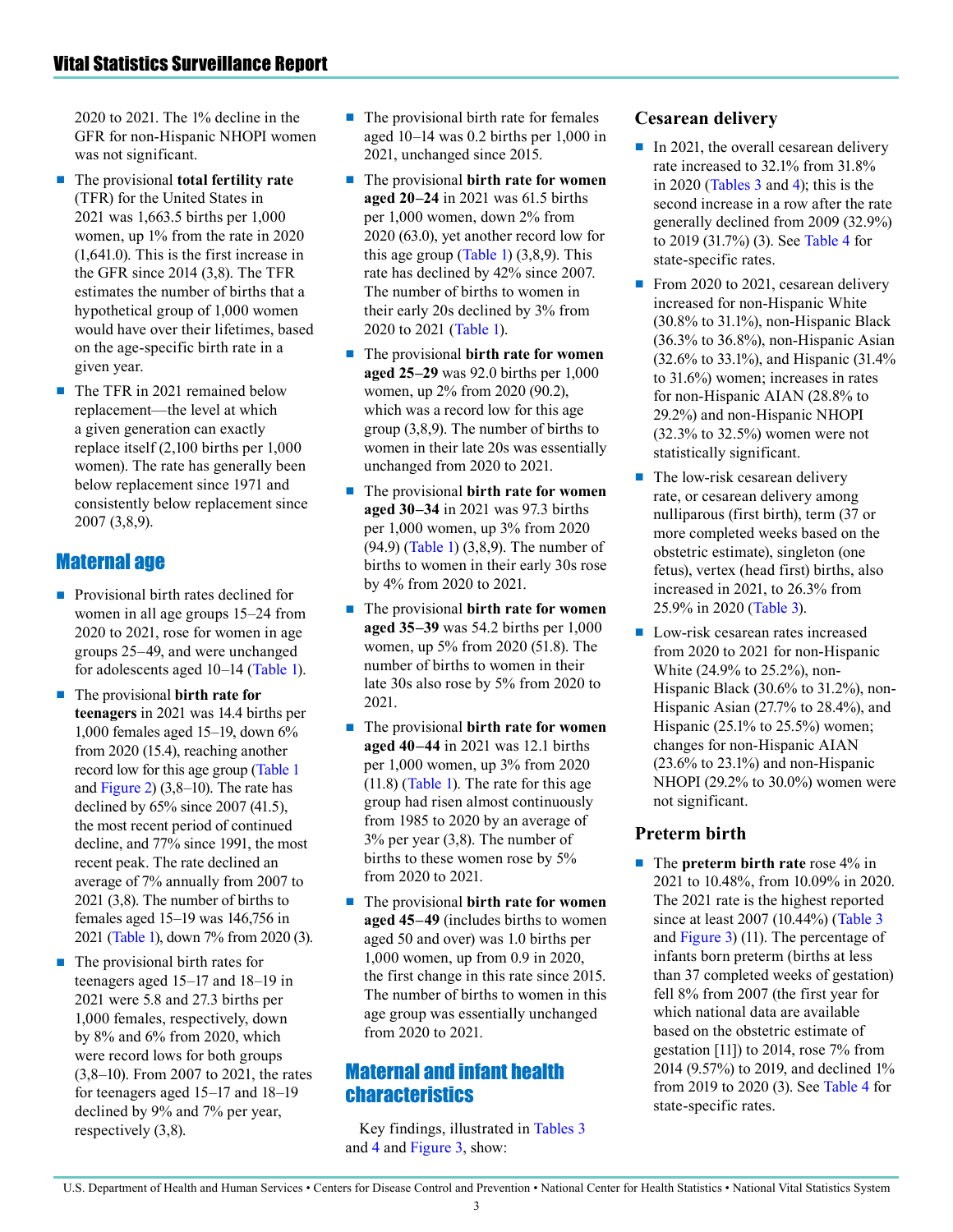<span id="page-3-0"></span>Figure 3. Percentage of preterm births, by race and Hispanic origin: United States, final 2020 and provisional 2021



NOTE: Preterm is less than 37 weeks of gestation.

SOURCE: National Center for Health Statistics, National Vital Statistics System, Natality.

- Increases of 4% were observed in both **early preterm births** (less than 34 completed weeks of gestation) and **late preterm births** (34–36 weeks) from 2020 to 2021 [\(Table 3\)](#page-7-0). The early preterm rate rose from 2.70% to 2.81%, the highest level reported since 2011 (11). The late preterm rate rose to 7.67% from 7.40%, the highest level reported since at least 2007 (11).
- The preterm birth rate rose for each of the race and Hispanic-origin groups from 2020 to 2021; the 5% increase for births to non-Hispanic NHOPI women (12.05% to 12.64%) was not significant. Increases ranged from 3% to 4% for births to non-Hispanic White (9.10% to 9.49%), non-Hispanic Black (14.36% to 14.74%), and

Hispanic (9.84% to 10.23%) women, and to 8% for births to non-Hispanic Asian women (8.51% to 9.22%).

■ Late preterm births also rose among all groups; the increase for births to non-Hispanic NHOPI women was not significant. Increases ranged from 2% for births to non-Hispanic NHOPI women (not significant) to 7% for births to non-Hispanic AIAN and non-Hispanic Asian women. Increases in early preterm births were also seen for each of the race and Hispanic-origin groups from 2020 to 2021, but the increases were not significant for births to non-Hispanic AIAN and non-Hispanic NHOPI women [\(Table 3\)](#page-7-0).

### **References**

- 1. Driscoll AK, Osterman MJK, Hamilton BE, Valenzuela CP, Martin JA. Quarterly provisional estimates for selected birth indicators, 2019– Quarter 4, 2021. National Center for Health Statistics. National Vital Statistics System, Vital Statistics Rapid Release Program. 2022. Available from: [https://www.cdc.gov/](https://www.cdc.gov/nchs/nvss/vsrr/natality-dashboard.htm) [nchs/nvss/vsrr/natality-dashboard.](https://www.cdc.gov/nchs/nvss/vsrr/natality-dashboard.htm) [htm.](https://www.cdc.gov/nchs/nvss/vsrr/natality-dashboard.htm)
- 2. Hamilton BE, Martin JA, Osterman MJK. Births: Provisional data for 2020. Vital Statistics Rapid Release; no 12. Hyattsville, MD: National Center for Health Statistics. May 2021. DOI: [https://doi.org/10.15620/](https://doi.org/10.15620/cdc:104993) [cdc:104993](https://doi.org/10.15620/cdc:104993).
- 3. Osterman MJK, Hamilton BE, Martin JA, Driscoll AK, Valenzuela CP. Births: Final data for 2020. National Vital Statistics Reports; vol 70 no 17. Hyattsville, MD: National Center for Health Statistics. 2022. DOI: [https://dx.doi.org/10.15620/](https://dx.doi.org/10.15620/cdc:112078) [cdc:112078.](https://dx.doi.org/10.15620/cdc:112078)
- 4. National Center for Health Statistics. User guide to the 2020 natality public use file. Available from: [https://](https://ftp.cdc.gov/pub/Health_Statistics/NCHS/Dataset_Documentation/DVS/natality/UserGuide2020.pdf) [ftp.cdc.gov/pub/Health\\_Statistics/](https://ftp.cdc.gov/pub/Health_Statistics/NCHS/Dataset_Documentation/DVS/natality/UserGuide2020.pdf) [NCHS/Dataset\\_Documentation/](https://ftp.cdc.gov/pub/Health_Statistics/NCHS/Dataset_Documentation/DVS/natality/UserGuide2020.pdf) [DVS/natality/UserGuide2020.pdf](https://ftp.cdc.gov/pub/Health_Statistics/NCHS/Dataset_Documentation/DVS/natality/UserGuide2020.pdf).
- 5. National Center for Health Statistics. Quarterly provisional estimates– technical notes–natality, 2019– Quarter 4, 2021. Available from: [https://www.cdc.gov/nchs/nvss/vsrr/](https://www.cdc.gov/nchs/nvss/vsrr/natality-technical-notes.htm) [natality-technical-notes.htm.](https://www.cdc.gov/nchs/nvss/vsrr/natality-technical-notes.htm)
- 6. Office of Management and Budget. Revisions to the standards for the classification of federal data on race and ethnicity. Fed Regist 62(210):58782–90. 1997. Available from: [https://www.govinfo.gov/](https://www.govinfo.gov/content/pkg/FR-1997-10-30/pdf/97-28653.pdf) [content/pkg/FR-1997-10-30/pdf/97-](https://www.govinfo.gov/content/pkg/FR-1997-10-30/pdf/97-28653.pdf) [28653.pdf.](https://www.govinfo.gov/content/pkg/FR-1997-10-30/pdf/97-28653.pdf)
- 7. United States Census Bureau. Monthly national population estimates by age, sex, race, Hispanic

U.S. Department of Health and Human Services • Centers for Disease Control and Prevention • National Center for Health Statistics • National Vital Statistics System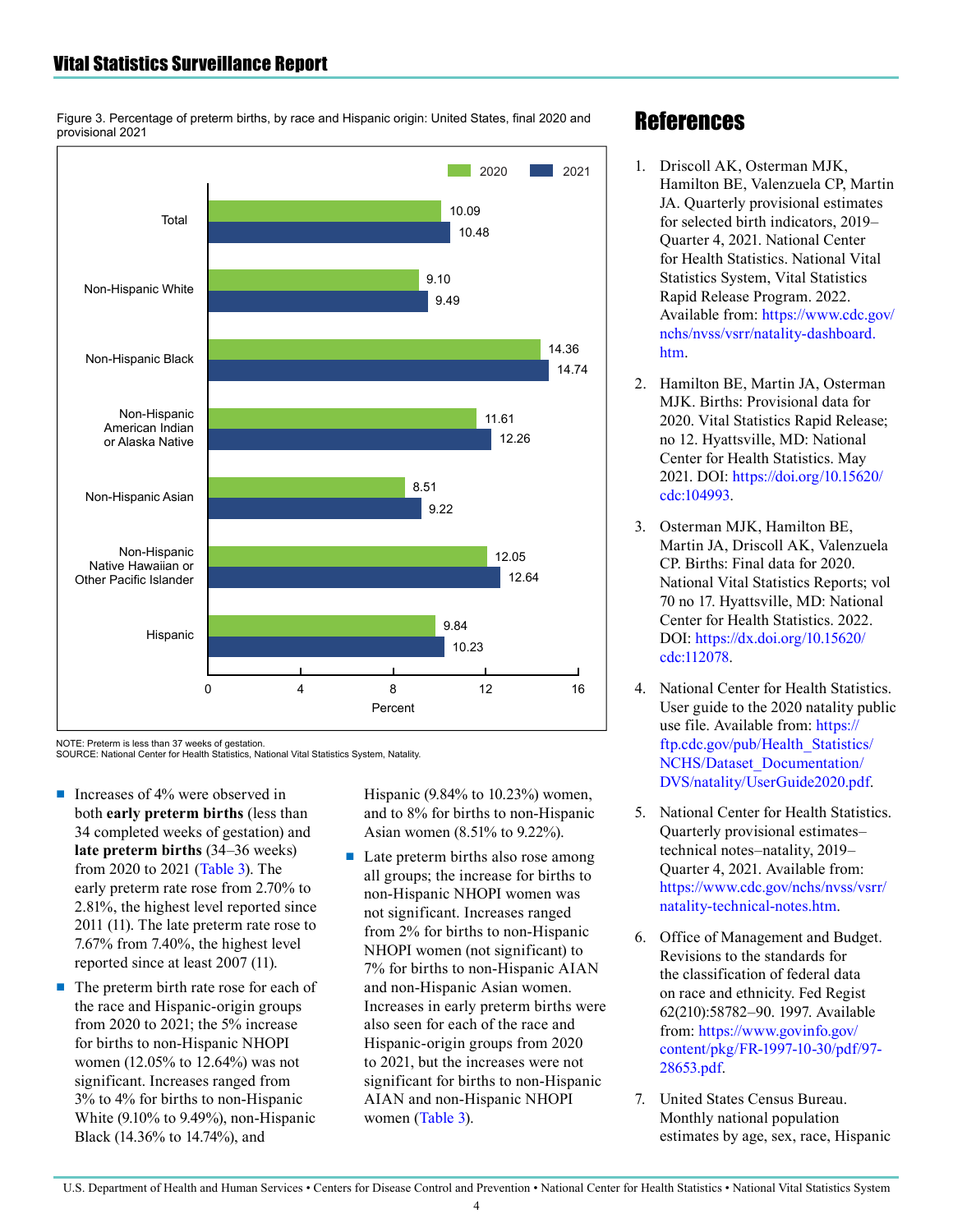origin, and population universe for the United States: April 1, 2010 to December 1, 2020 (with shortterm projections to December 2021). Monthly postcensal resident population. Available from: [https://](https://www.census.gov/programs-surveys/popest/technical-documentation/research/evaluation-estimates/2020-evaluation-estimates/2010s-national-detail.html) [www.census.gov/programs-surveys/](https://www.census.gov/programs-surveys/popest/technical-documentation/research/evaluation-estimates/2020-evaluation-estimates/2010s-national-detail.html) [popest/technical-documentation/](https://www.census.gov/programs-surveys/popest/technical-documentation/research/evaluation-estimates/2020-evaluation-estimates/2010s-national-detail.html) [research/evaluation-estimates/2020](https://www.census.gov/programs-surveys/popest/technical-documentation/research/evaluation-estimates/2020-evaluation-estimates/2010s-national-detail.html) [evaluation-estimates/2010s-national](https://www.census.gov/programs-surveys/popest/technical-documentation/research/evaluation-estimates/2020-evaluation-estimates/2010s-national-detail.html)[detail.html.](https://www.census.gov/programs-surveys/popest/technical-documentation/research/evaluation-estimates/2020-evaluation-estimates/2010s-national-detail.html)

- 8. Martin JA, Hamilton BE, Osterman MJK, Driscoll AK, Mathews TJ. Births: Final data for 2015. National Vital Statistics Reports; vol 66 no 1. Hyattsville, MD: National Center for Health Statistics. 2017. Available from: [https://www.cdc.gov/nchs/data/](https://www.cdc.gov/nchs/data/nvsr/nvsr66/nvsr66_01.pdf) [nvsr/nvsr66/nvsr66\\_01.pdf](https://www.cdc.gov/nchs/data/nvsr/nvsr66/nvsr66_01.pdf).
- 9. National Center for Health Statistics. Vital statistics of the United States, 2003, volume I, natality. 2003. Available from: [https://www.cdc.gov/](https://www.cdc.gov/nchs/products/vsus/vsus_1980_2003.htm) [nchs/products/vsus/vsus\\_1980\\_2003.](https://www.cdc.gov/nchs/products/vsus/vsus_1980_2003.htm) [htm.](https://www.cdc.gov/nchs/products/vsus/vsus_1980_2003.htm)
- 10. Ventura SJ, Hamilton BE, Mathews TJ. National and state patterns of teen births in the United States, 1940–2013. National Vital Statistics Reports; vol 63 no 4. Hyattsville, MD: National Center for Health Statistics. 2014. Available from: [http://www.cdc.gov/nchs/data/nvsr/](http://www.cdc.gov/nchs/data/nvsr/nvsr63/nvsr63_04.pdf) [nvsr63/nvsr63\\_04.pdf.](http://www.cdc.gov/nchs/data/nvsr/nvsr63/nvsr63_04.pdf)
- 11. Martin JA, Osterman MJK, Kirmeyer SE, Gregory ECW. Measuring gestational age in vital statistics data: Transitioning to the obstetric estimate. National Vital Statistics Reports; vol 64 no 5. Hyattsville, MD: National Center for Health Statistics. 2015. Available from: [https://www.cdc.gov/nchs/data/](https://www.cdc.gov/nchs/data/nvsr/nvsr64/nvsr64_05.pdf) [nvsr/nvsr64/nvsr64\\_05.pdf](https://www.cdc.gov/nchs/data/nvsr/nvsr64/nvsr64_05.pdf).

# List of Detailed Tables

#### Report tables

- [1. Births and birth rates, by age of](#page-5-0)  [mother: United States, final 2020](#page-5-0)  [and provisional 2021 ............](#page-5-0) 6
- [2. Total number of births and fertility](#page-6-0)  [rates, by race and Hispanic origin](#page-6-0)  [of mother: United States, final 2020](#page-6-0)  [and provisional 2021 ............](#page-6-0) 7
- [3. Total number of births and](#page-7-0)  [percentage of cesarean delivery and](#page-7-0)  [preterm births, by race and Hispanic](#page-7-0)  [origin of mother: United States, final](#page-7-0)  [2020 and provisional 2021 ........](#page-7-0) 8
- [4. Total number of births, by state of](#page-8-0)  [residence, provisional 2021, and](#page-8-0)  [percentage of cesarean delivery and](#page-8-0)  [preterm births, by state of residence:](#page-8-0)  [United States, each state and territory,](#page-8-0)  [final 2020 and provisional 2021 .....](#page-8-0) 9

U.S. Department of Health and Human Services • Centers for Disease Control and Prevention • National Center for Health Statistics • National Vital Statistics System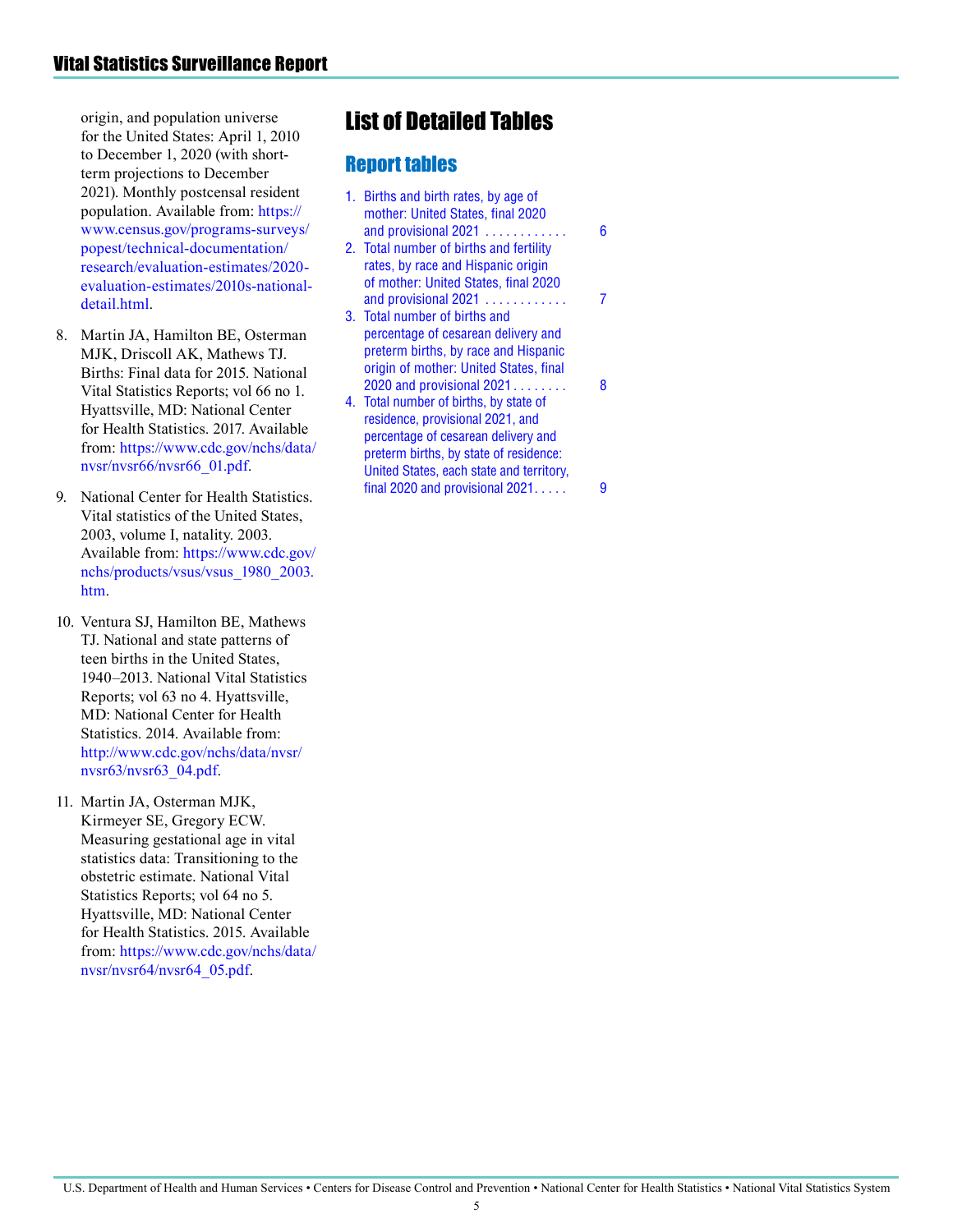#### <span id="page-5-0"></span>Vital Statistics Surveillance Report

#### Table 1. Births and birth rates, by age of mother: United States, final 2020 and provisional 2021

[Data for 2021 are based on a continuous file of records received from the states. Rates are per 1,000 women in specified age group. Rates for all ages are the total number of births (regardless of the age of the mother) per 1,000 women aged 15–44. Populations estimated as of July 1]

|               | 2021      |      | 2020      |      |
|---------------|-----------|------|-----------|------|
| Age of mother | Number    | Rate | Number    | Rate |
|               | 3.659.289 | 56.6 | 3,613,647 | 56.0 |
|               | 1.876     | 0.2  | 1.765     | 0.2  |
|               | 146.756   | 14.4 | 158.043   | 15.4 |
|               | 35.487    | 5.8  | 38.587    | 6.3  |
|               | 111.269   | 27.3 | 119.456   | 28.9 |
|               | 647.505   | 61.5 | 665.595   | 63.0 |
|               | 1.022.541 | 92.0 | 1.024.402 | 90.2 |
|               | 1.113.678 | 97.3 | 1.069.984 | 94.9 |
|               | 591.377   | 54.2 | 564.059   | 51.8 |
|               | 126.138   | 12.1 | 120.570   | 11.8 |
|               | 9.418     | 1.0  | 9.229     | 0.9  |

1 The birth rate for women in this age group is computed by relating the number of births to women aged 45 and over to women aged 45–49 because most of the births in this group are to women aged 45–49.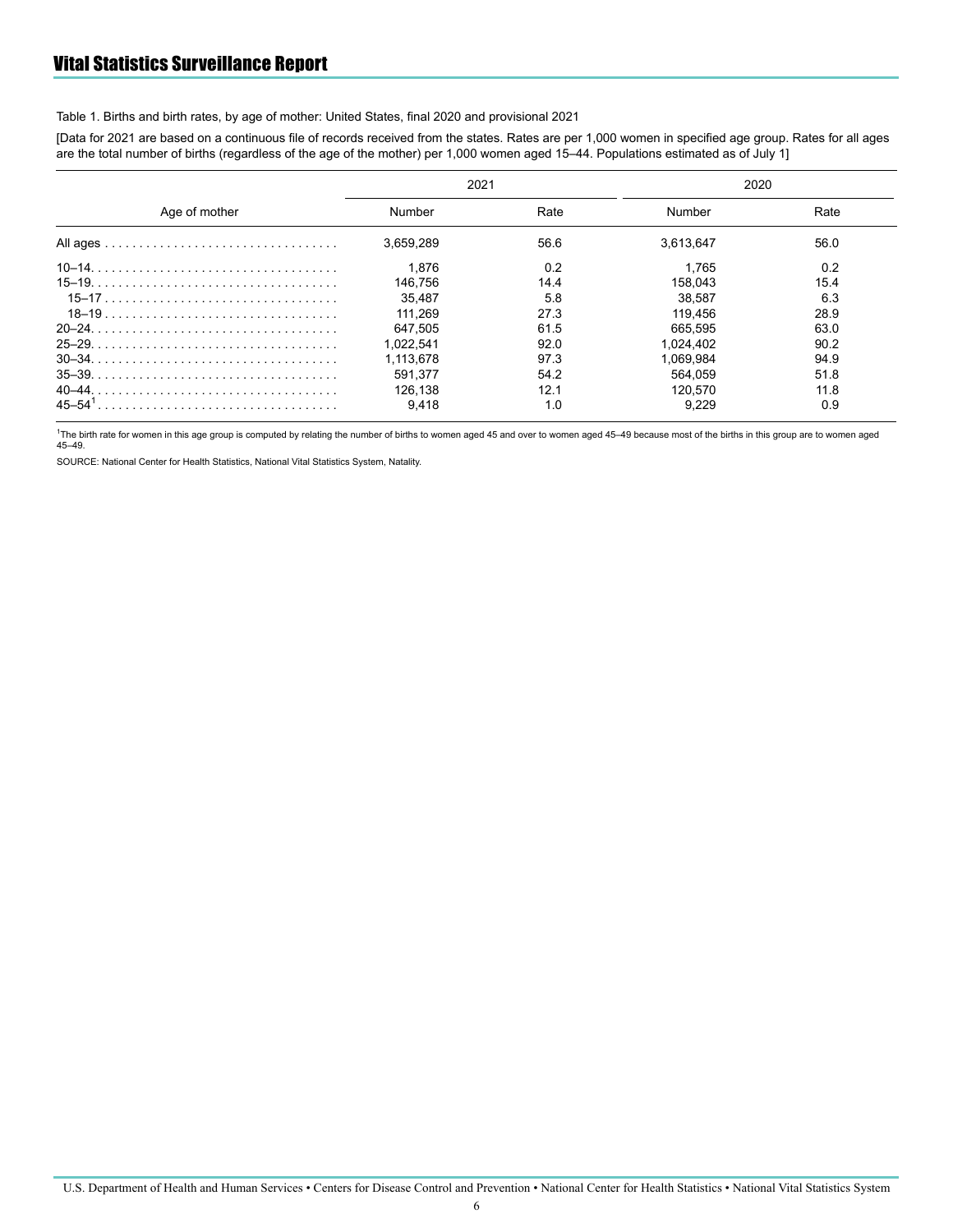#### <span id="page-6-0"></span>Vital Statistics Surveillance Report

Table 2. Total number of births and fertility rates, by race and Hispanic origin of mother: United States, final 2020 and provisional 2021 [Data for 2021 are based on a continuous file of records received from the states. Rates are the total number of births (regardless of the age of the mother) per 1,000 women aged 15–44 in specified race and Hispanic-origin group. Populations estimated as of July 1]

|            |                           | Non-Hispanic, single race |                    |                                                  |            |                                                              |                       |  |
|------------|---------------------------|---------------------------|--------------------|--------------------------------------------------|------------|--------------------------------------------------------------|-----------------------|--|
| Year       | All races and<br>original | White <sup>2</sup>        | Black <sup>2</sup> | American Indian<br>or Alaska Native <sup>2</sup> | Asian $^2$ | Native Hawaiian<br>or Other Pacific<br>Islander <sup>2</sup> | Hispanic <sup>3</sup> |  |
|            |                           |                           |                    | Number                                           |            |                                                              |                       |  |
| 2021.      | 3,659,289                 | 1,884,554                 | 517,027            | 25,935                                           | 213,556    | 9,517                                                        | 884,726               |  |
| 2020.<br>. | 3.613.647                 | 1,843,432                 | 529.811            | 26,813                                           | 219,068    | 9,626                                                        | 866,713               |  |
|            |                           |                           |                    | Rate                                             |            |                                                              |                       |  |
| 2021.      | 56.6                      | 54.6                      | 57.7               | 50.6                                             | 50.1       | 72.2                                                         | 63.8                  |  |
| 2020.<br>. | 56.0                      | 53.2                      | 59.2               | 52.7                                             | 50.8       | 72.9                                                         | 63.1                  |  |

<sup>1</sup>Includes births to race and origin groups not shown separately, such as Hispanic, single-race White; Hispanic, single-race Black; non-Hispanic, multiple-race women; and births with origin not stated.<br><sup>2</sup>Race and Hispani consistent with the 1997 Office of Management and Budget standards. Race categories in this table include only single race; that is, the race reported alone with only one race reported.<br><sup>3</sup>Includes all people of Hispanic o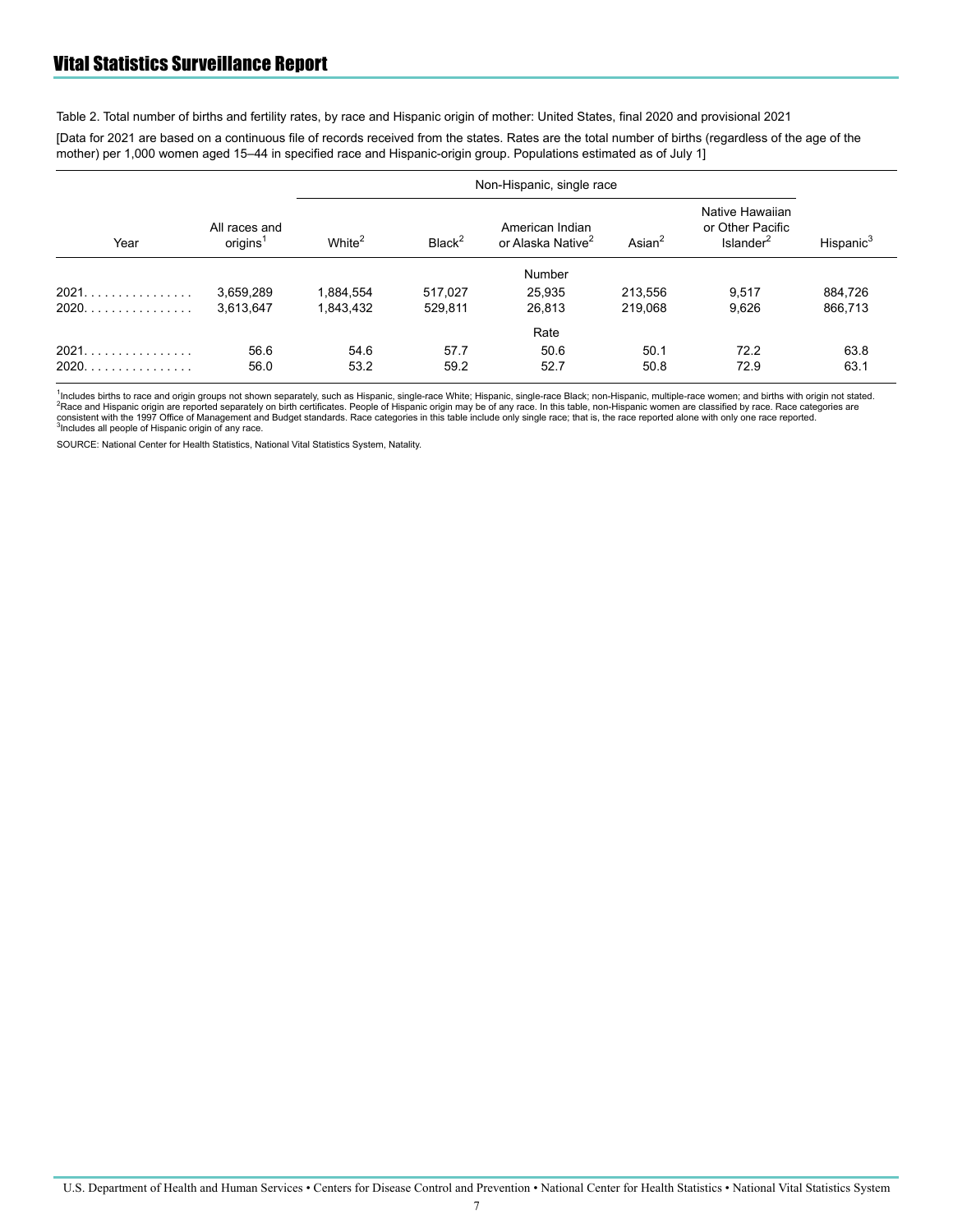<span id="page-7-0"></span>Table 3. Total number of births and percentage of cesarean delivery and preterm births, by race and Hispanic origin of mother: United States, final 2020 and provisional 2021

[Data for 2021 are based on a continuous file of records received from the states]

|                                 |                                       |                    |                    | Non-Hispanic, single race                  |            |                                                              |                       |
|---------------------------------|---------------------------------------|--------------------|--------------------|--------------------------------------------|------------|--------------------------------------------------------------|-----------------------|
| Characteristic                  | All races and<br>origins <sup>1</sup> | White <sup>2</sup> | Black <sup>2</sup> | American<br>Indian or Alaska<br>Native $2$ | Asian $^2$ | Native Hawaiian<br>or Other Pacific<br>Islander <sup>2</sup> | Hispanic <sup>3</sup> |
| Number of births                |                                       |                    |                    |                                            |            |                                                              |                       |
|                                 | 3,659,289                             | 1.884.554          | 517.027            | 25.935                                     | 213.556    | 9.517                                                        | 884.726               |
|                                 | 3,613,647                             | 1,843,432          | 529,811            | 26,813                                     | 219,068    | 9,626                                                        | 866,713               |
| Cesarean delivery               |                                       |                    |                    | Percent                                    |            |                                                              |                       |
| Total <sup>4</sup> :            |                                       |                    |                    |                                            |            |                                                              |                       |
| 2021                            | 32.1                                  | 31.1               | 36.8               | 29.2                                       | 33.1       | 32.5                                                         | 31.6                  |
| 2020                            | 31.8                                  | 30.8               | 36.3               | 28.8                                       | 32.6       | 32.3                                                         | 31.4                  |
| Low-risk <sup>5</sup> :         |                                       |                    |                    |                                            |            |                                                              |                       |
|                                 | 26.3                                  | 25.2               | 31.2               | 23.1                                       | 28.4       | 30.0                                                         | 25.5                  |
|                                 | 25.9                                  | 24.9               | 30.6               | 23.6                                       | 27.7       | 29.2                                                         | 25.1                  |
| Gestational age <sup>6</sup>    |                                       |                    |                    |                                            |            |                                                              |                       |
| Preterm (under 37 weeks):       |                                       |                    |                    |                                            |            |                                                              |                       |
|                                 | 10.48                                 | 9.49               | 14.74              | 12.26                                      | 9.22       | 12.64                                                        | 10.23                 |
|                                 | 10.09                                 | 9.10               | 14.36              | 11.61                                      | 8.51       | 12.05                                                        | 9.84                  |
| Late preterm (34-36 weeks):     |                                       |                    |                    |                                            |            |                                                              |                       |
|                                 | 7.67                                  | 7.18               | 9.80               | 9.20                                       | 6.89       | 9.11                                                         | 7.56                  |
|                                 | 7.40                                  | 6.90               | 9.54               | 8.56                                       | 6.43       | 8.97                                                         | 7.32                  |
| Early preterm (under 34 weeks): |                                       |                    |                    |                                            |            |                                                              |                       |
|                                 | 2.81                                  | 2.31               | 4.94               | 3.06                                       | 2.33       | 3.53                                                         | 2.66                  |
|                                 | 2.70                                  | 2.21               | 4.82               | 3.05                                       | 2.08       | 3.08                                                         | 2.52                  |

<sup>1</sup>Includes births to race and origin groups not shown separately, such as Hispanic, single-race White; Hispanic, single-race Black; non-Hispanic multiple-race women; and births with origin not stated. <sup>2</sup>Race and Hispanic origin are reported separately on birth certificates. People of Hispanic origin may be of any race. Race categories are consistent with the 1997 Office of Management and Budget<br>standards. Race categori

<sup>4</sup>All births by cesarean delivery per 100 live births.<br><sup>5</sup>Low-risk cesarean is defined as singleton, term (37 or more weeks of gestation based on the obstetric estimate), vertex (not breech), cesarean deliveries to women

delivering singleton, term, vertex, first births.<br><sup>6</sup>Completed weeks of gestation based on the obstetric estimate.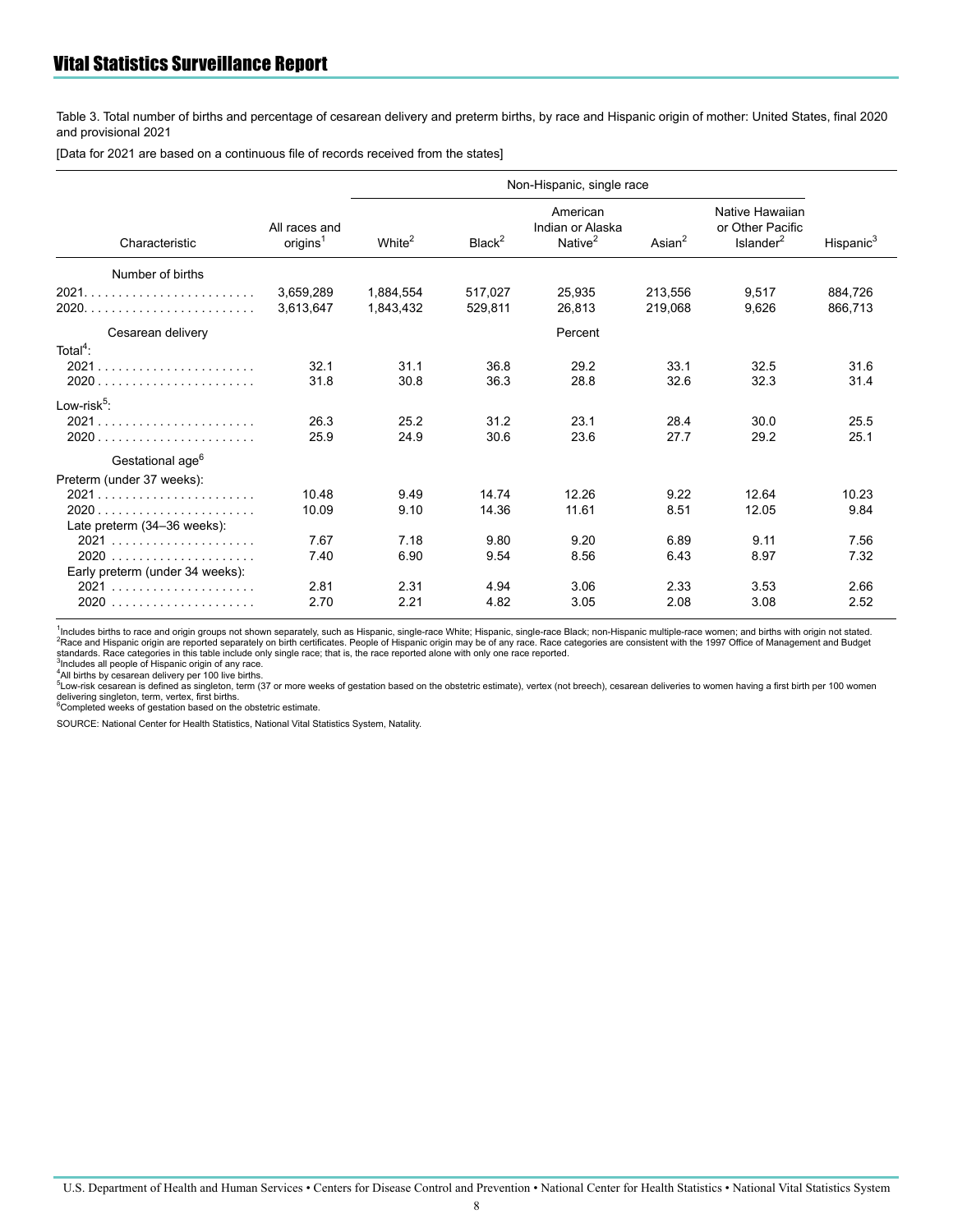### <span id="page-8-0"></span>Vital Statistics Surveillance Report

Table 4. Total number of births, by state of residence, provisional 2021, and percentage of cesarean delivery and preterm births, by state of residence: United States, each state and territory, final 2020 and provisional 2021

[By place of residence. Data are based on a continuous file of records received from the states]

|                                         | Total cesarean                  |      |      |      | Low-risk cesarean <sup>1</sup> |         | Late preterm <sup>2</sup> | Preterm <sup>3</sup> |       |  |
|-----------------------------------------|---------------------------------|------|------|------|--------------------------------|---------|---------------------------|----------------------|-------|--|
| Area                                    | Total number of<br>births, 2021 | 2021 | 2020 | 2021 | 2020                           | 2021    | 2020                      | 2021                 | 2020  |  |
|                                         |                                 |      |      |      |                                | Percent |                           |                      |       |  |
| United States <sup>4</sup>              | 3,659,289                       | 32.1 | 31.8 | 26.3 | 25.9                           | 7.67    | 7.40                      | 10.48                | 10.09 |  |
| Alabama                                 | 58,032                          | 35.1 | 35.0 | 29.8 | 29.0                           | 9.54    | 9.40                      | 13.10                | 12.92 |  |
| Alaska.                                 | 9,258                           | 24.3 | 22.9 | 20.1 | 18.2                           | 7.53    | 7.32                      | 10.14                | 9.79  |  |
| Arizona                                 | 77,891                          | 28.7 | 28.4 | 23.2 | 22.8                           | 7.39    | 7.13                      | 10.01                | 9.48  |  |
| Arkansas                                | 35,902                          | 34.3 | 33.8 | 28.0 | 26.5                           | 8.70    | 8.56                      | 12.05                | 11.76 |  |
| California                              | 420,031                         | 30.8 | 30.5 | 24.7 | 24.0                           | 6.77    | 6.51                      | 9.15                 | 8.75  |  |
| Colorado                                | 62,900                          | 27.4 | 27.2 | 22.3 | 22.7                           | 7.25    | 6.65                      | 9.75                 | 9.14  |  |
| Connecticut                             | 35,646                          | 35.4 | 34.1 | 28.9 | 27.9                           | 6.89    | 6.63                      | 9.59                 | 9.17  |  |
| Delaware                                | 10,477                          | 31.9 | 31.7 | 26.0 | 24.7                           | 7.84    | 7.52                      | 11.00                | 10.39 |  |
| District of Columbia                    | 8,644                           | 31.2 | 32.3 | 27.6 | 27.8                           | 6.95    | 7.00                      | 10.09                | 9.83  |  |
| Florida                                 | 216,236                         | 35.8 | 35.9 | 28.9 | 28.7                           | 7.83    | 7.64                      | 10.89                | 10.47 |  |
| Georgia                                 | 123,939                         | 35.1 | 33.9 | 28.8 | 27.7                           | 8.48    | 8.18                      | 11.89                | 11.42 |  |
| Hawaii.                                 | 15,565                          | 27.7 | 26.3 | 23.6 | 23.0                           | 7.43    | 7.54                      | 10.21                | 10.03 |  |
| Idaho                                   | 22,426                          | 24.1 | 23.5 | 19.0 | 18.0                           | 6.73    | 6.19                      | 8.99                 | 8.46  |  |
| Illinois                                | 132,117                         | 31.2 | 30.8 | 25.3 | 24.7                           | 7.94    | 7.62                      | 10.75                | 10.31 |  |
| Indiana                                 | 79.760                          | 30.4 | 30.1 | 24.5 | 24.4                           | 8.10    | 7.66                      | 10.88                | 10.44 |  |
| $lowa \ldots \ldots \ldots \ldots$      | 36,783                          | 29.7 | 30.2 | 23.5 | 24.7                           | 7.59    | 7.54                      | 10.03                | 9.90  |  |
| Kansas                                  | 34,690                          | 29.6 | 30.1 | 23.9 | 24.6                           | 7.35    | 7.38                      | 9.82                 | 9.97  |  |
| Kentucky                                | 52,144                          | 34.8 | 34.3 | 27.4 | 27.7                           | 8.65    | 8.32                      | 11.97                | 11.05 |  |
| Louisiana                               | 57,218                          | 37.1 | 36.8 | 29.8 | 29.4                           | 9.86    | 9.34                      | 13.53                | 12.89 |  |
| Maine                                   | 12,003                          | 30.9 | 29.7 | 25.3 | 23.5                           | 6.90    | 6.86                      | 9.37                 | 8.99  |  |
| Maryland                                | 68,262                          | 34.3 | 33.7 | 29.3 | 28.7                           | 7.69    | 7.29                      | 10.69                | 10.13 |  |
| Massachusetts                           | 69,142                          | 31.9 | 32.4 | 26.1 | 26.4                           | 6.68    | 6.50                      | 8.93                 | 8.78  |  |
| Michigan                                | 104,830                         | 33.3 | 32.5 | 28.1 | 27.4                           | 7.72    | 7.40                      | 10.60                | 10.23 |  |
| Minnesota                               | 64,398                          | 28.9 | 28.5 | 25.5 | 24.6                           | 7.13    | 6.82                      | 9.63                 | 9.11  |  |
| Mississippi                             | 35,146                          | 38.5 | 38.2 | 31.2 | 30.9                           | 10.85   | 10.26                     | 14.96                | 14.19 |  |
| Missouri                                | 69,375                          | 30.2 | 29.3 | 24.3 | 23.0                           | 8.46    | 8.17                      | 11.28                | 10.98 |  |
| Montana                                 | 11,222                          | 27.8 | 27.6 | 22.1 | 21.7                           | 7.31    | 7.34                      | 9.72                 | 9.82  |  |
| Nebraska                                | 24,555                          | 28.6 | 28.8 | 22.3 | 21.4                           | 7.96    | 7.85                      | 10.79                | 10.49 |  |
| Nevada                                  | 33,655                          | 32.9 | 32.9 | 26.6 | 27.2                           | 8.22    | 7.86                      | 11.23                | 10.68 |  |
| New Hampshire                           | 12,615                          | 32.7 | 32.1 | 28.4 | 27.1                           | 6.41    | 6.04                      | 8.50                 | 8.41  |  |
| New Jersey                              | 101,457                         | 32.5 | 33.2 | 25.5 | 25.9                           | 6.76    | 6.86                      | 9.18                 | 9.33  |  |
| New Mexico                              | 20,910                          | 27.3 | 26.1 | 22.3 | 21.0                           | 7.32    | 6.94                      | 9.96                 | 9.60  |  |
| New York                                | 210,359                         | 34.2 | 33.6 | 29.9 | 28.7                           | 7.06    | 6.63                      | 9.69                 | 9.22  |  |
| North Carolina                          | 119.792                         | 30.2 | 29.9 | 24.0 | 23.6                           | 7.74    | 7.66                      | 10.64                | 10.80 |  |
| North Dakota                            | 10,108                          | 26.3 | 27.0 | 20.1 | 20.3                           | 7.06    | 7.44                      | 9.57                 | 9.82  |  |
| Ohio                                    | 129,717                         | 31.5 | 31.3 | 26.0 | 26.3                           | 7.62    | 7.51                      | 10.59                | 10.31 |  |
| Oklahoma                                | 48,350                          | 32.5 | 32.1 | 24.4 | 23.8                           | 8.81    | 8.40                      | 11.94                | 11.17 |  |
| $O$ regon $\ldots \ldots \ldots \ldots$ | 40,868                          | 29.2 | 28.8 | 25.0 | 25.0                           | 6.75    | 6.13                      | 8.89                 | 8.19  |  |
| Pennsylvania                            | 132,401                         | 30.8 | 30.6 | 25.3 | 25.4                           | 7.14    | 7.02                      | 9.82                 | 9.57  |  |
| Rhode Island                            | 10,458                          | 33.6 | 33.4 | 29.1 | 29.3                           | 7.13    | 6.63                      | 9.63                 | 9.07  |  |
| South Carolina                          | 57,129                          | 33.5 | 33.5 | 27.0 | 27.4                           | 8.61    | 8.59                      | 12.06                | 11.81 |  |
| South Dakota                            | 11,368                          | 24.6 | 24.7 | 18.1 | 19.7                           | 8.23    | 7.19                      | 10.53                | 9.41  |  |
| Tennessee                               | 81,675                          | 32.4 | 32.1 | 26.6 | 25.9                           | 8.23    | 7.92                      | 11.29                | 10.93 |  |
| Texas                                   | 373,340                         | 34.8 | 34.7 | 28.3 | 28.2                           | 8.34    | 7.90                      | 11.38                | 10.79 |  |
| Utah                                    | 46,701                          | 23.4 | 23.1 | 19.4 | 19.4                           | 7.45    | 7.01                      | 9.89                 | 9.28  |  |
| Vermont                                 | 5,383                           | 27.2 | 26.9 | 22.8 | 22.7                           | 5.95    | 5.65                      | 8.03                 | 7.62  |  |
| Virginia                                | 95,544                          | 32.5 | 32.6 | 26.7 | 26.8                           | 7.18    | 6.89                      | 9.89                 | 9.59  |  |
| Washington.                             | 83,838                          | 29.0 | 28.5 | 24.5 | 24.0                           | 6.58    | 6.32                      | 8.86                 | 8.64  |  |
| West Virginia                           | 17,080                          | 34.1 | 34.2 | 26.6 | 26.9                           | 9.46    | 8.97                      | 12.81                | 12.02 |  |
| Wisconsin                               | 61,719                          | 27.3 | 26.7 | 23.3 | 21.7                           | 7.35    | 7.37                      | 10.00                | 9.93  |  |
| Wyoming                                 | 6,230                           | 26.7 | 26.4 | 20.3 | 18.1                           | 8.30    | 7.44                      | 10.86                | 10.07 |  |

See footnotes at end of table.

U.S. Department of Health and Human Services • Centers for Disease Control and Prevention • National Center for Health Statistics • National Vital Statistics System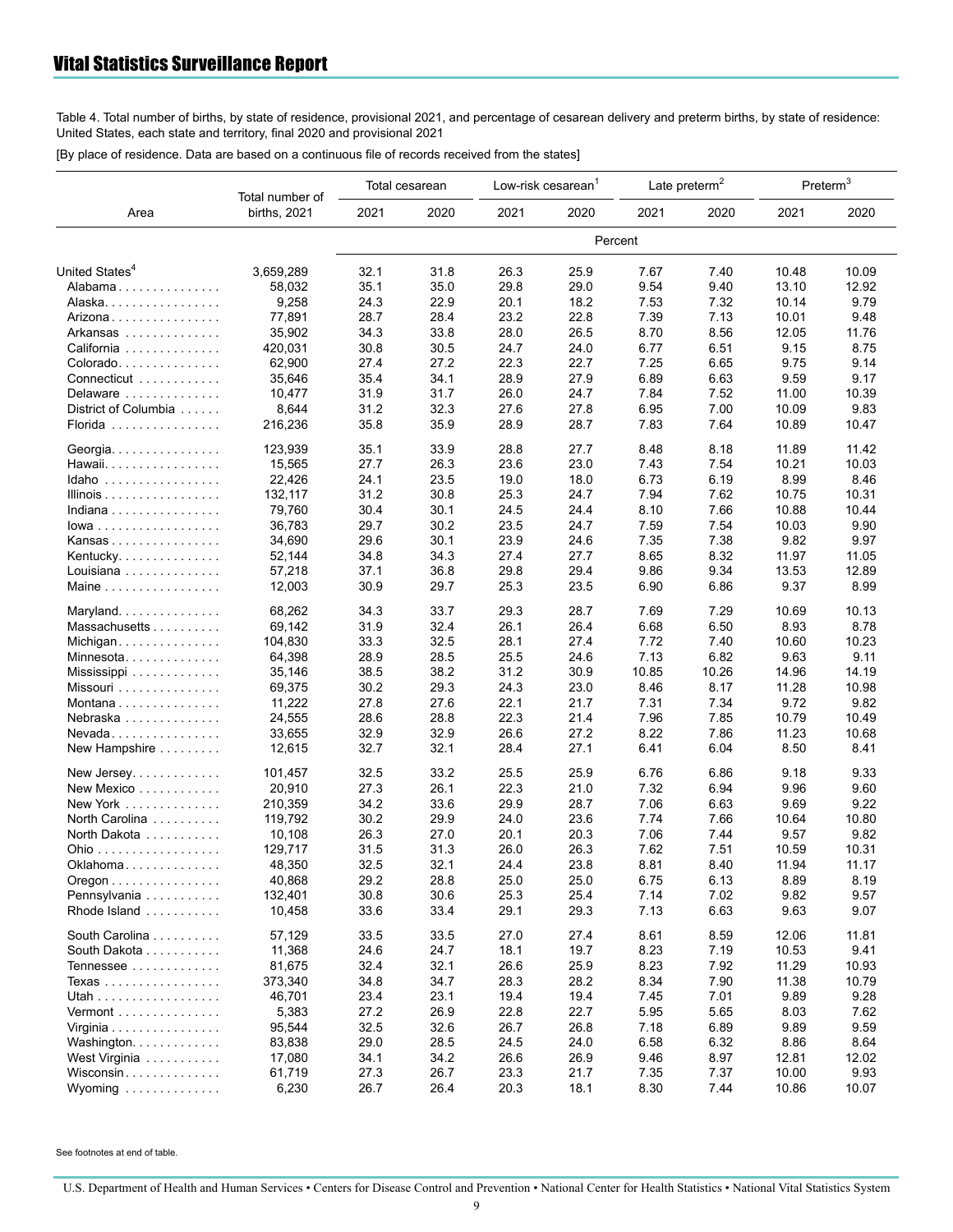Table 4. Total number of births, by state of residence, provisional 2021, and percentage of cesarean delivery and preterm births, by state of residence: United States, each state and territory, final 2020 and provisional 2021—Con.

|  |  | [By place of residence. Data are based on a continuous file of records received from the states] |  |  |  |  |  |  |  |  |
|--|--|--------------------------------------------------------------------------------------------------|--|--|--|--|--|--|--|--|
|  |  |                                                                                                  |  |  |  |  |  |  |  |  |

|                                    | Total number of |               | Total cesarean |               | Low-risk cesarean <sup>1</sup> |                | Late preterm <sup>2</sup> |                | $P$ reterm $3$ |
|------------------------------------|-----------------|---------------|----------------|---------------|--------------------------------|----------------|---------------------------|----------------|----------------|
| Area                               | births, 2021    | 2021          | 2020           | 2021          | 2020                           | 2021           | 2020                      | 2021           | 2020           |
| Percent                            |                 |               |                |               |                                |                |                           |                |                |
| Puerto Rico<br>U.S. Virgin Islands | 19.161<br>$---$ | 49.6<br>$---$ | 48.1<br>37.7   | 47.5<br>$---$ | 45.8<br>$---$                  | 8.89<br>$---$  | 8.52<br>6.76              | 12.02<br>$---$ | 11.58<br>10.62 |
| Guam<br>American Samoa             | 1.792<br>$---$  | 23.9<br>$---$ | 22.2<br>$---$  | 17.8<br>---   | 19.5<br>$---$                  | 10.57<br>$---$ | 8.40<br>$---$             | 13.55<br>$---$ | 11.61<br>$---$ |
| Northern Marianas                  | 551             | 32.3          | 29.8           | 31.1          | 20.1                           | 7.10           | 8.12                      | 9.11           | 10.67          |

--- Data not available.<br><sup>1</sup>Low-risk cesarean is defined as singleton, term (37 or more weeks of gestation based on the obstetric estimate), vertex (not breech) cesarean deliveries to women having a first birth per 100 wome

delivering singleton, term, vertex first births.<br><sup>2</sup>Births at 34–36 completed weeks of gestation based on the obstetric estimate.<br><sup>3</sup>Births before 37 completed weeks of gestation based on the obstetric estimate.

4 Excludes data for the territories.